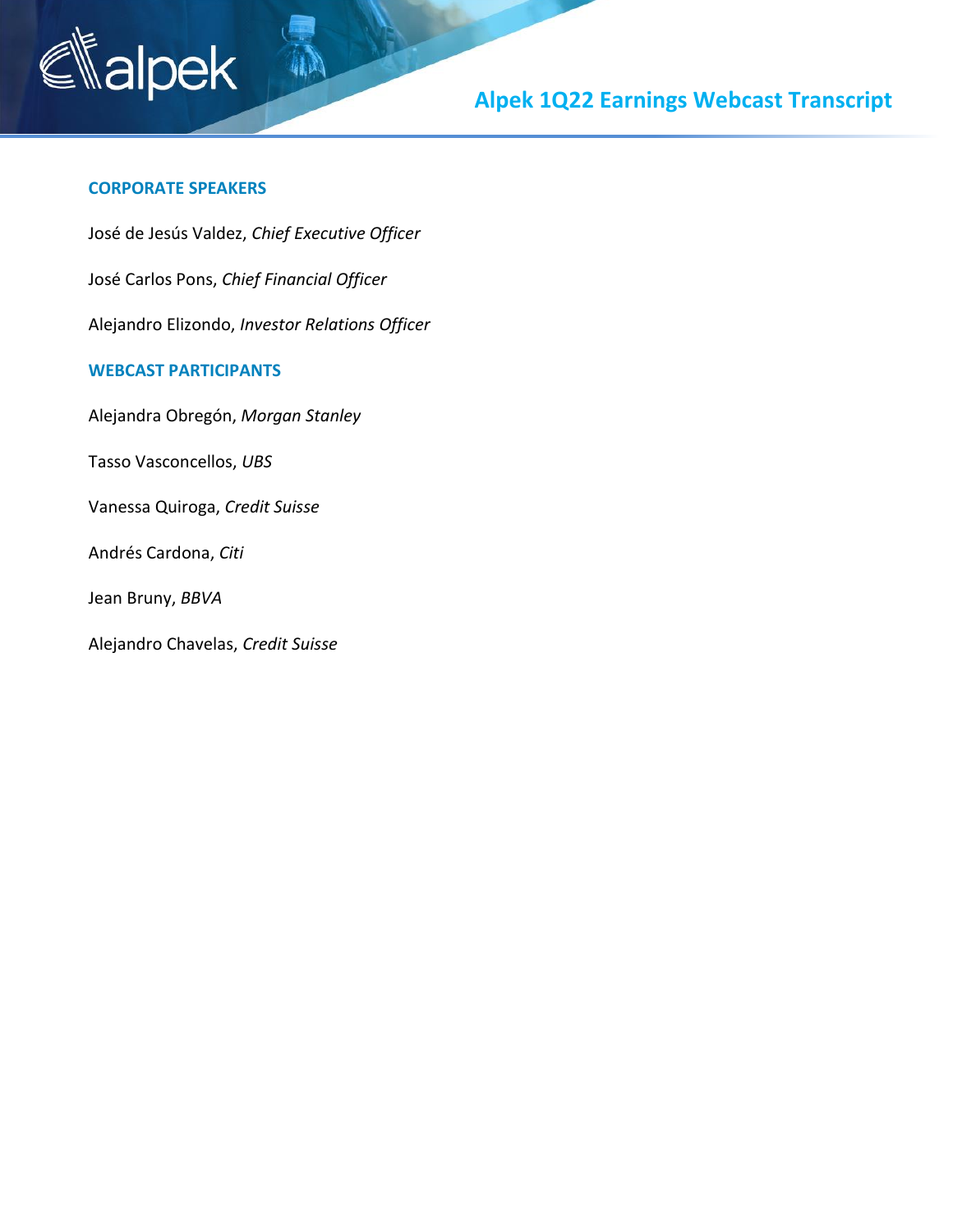

### **[TRANSCRIPT BASED ON CLOSED CAPTIONING / PLEASE REFER TO AUDIO FOR OFFICIAL RECORD]**

#### **Alejandro Elizondo:**

**[Slide 2]** Hello and welcome to Alpek's First Quarter 2022 Earnings Webcast.

**[Slide 3]** I am Alejandro Elizondo, Alpek's IRO, and today I have the pleasure of being joined by our CEO, Pepe Valdez, and our CFO, José Carlos Pons.

This presentation is divided into two parts. First, Mr. Valdez and Mr. Pons will comment on Alpek's fourth quarter and full-year performance, Guidance figures for 2022, as well as relevant events including our recent agreement to acquire OCTAL. Afterwards, we will move on to Q&A.

Please note that the information discussed today may include forward-looking statements regarding the Company's future financial performance and prospects, which are subject to certain risks and uncertainty. Actual results may differ materially, and the Company cautions the market not to rely unduly on these forward-looking statements. Alpek undertakes no obligation to publicly update or revise any forward-looking statements, whether as a result of new information, future events, or otherwise. I'd like to remind everyone that today's Webcast is being recorded and will be available on our website, at alpek.com. I will now turn the call over to Mr. Pepe Valdez.

#### **José de Jesús Valdez:**

Thank you, Alejandro. Good morning, everyone and thank you for joining us today.

This morning I am very pleased to start by saying that Alpek has kicked off 2022 on an extraordinarily strong note. Margins were more robust than expected across all the key products in our portfolio. This supported the Company in achieving record quarterly highs for both Comparable and Reported EBITDA.

#### **[Slide 4]**

Let's start by reviewing the main topics we will cover in today's webcast:

- First, Alpek significantly exceeded financial performance expectations for the first quarter; José Carlos will review these in greater detail in this presentation
- Second, we will discuss the progress related to the OCTAL acquisition
- Third, we will cover Alpek's recent efforts to improve its Governance practices
- And finally, we will provide revised 2022 Guidance, per the Earnings Report released yesterday.

#### **[Slide 5]**

Providing some context for first quarter results, the global economy remained strong, as tightness increased in the marine freight industry, due to the Russia-Ukraine conflict, resulting in higher costs and lower availability for vessels needed to balance worldwide supply chains.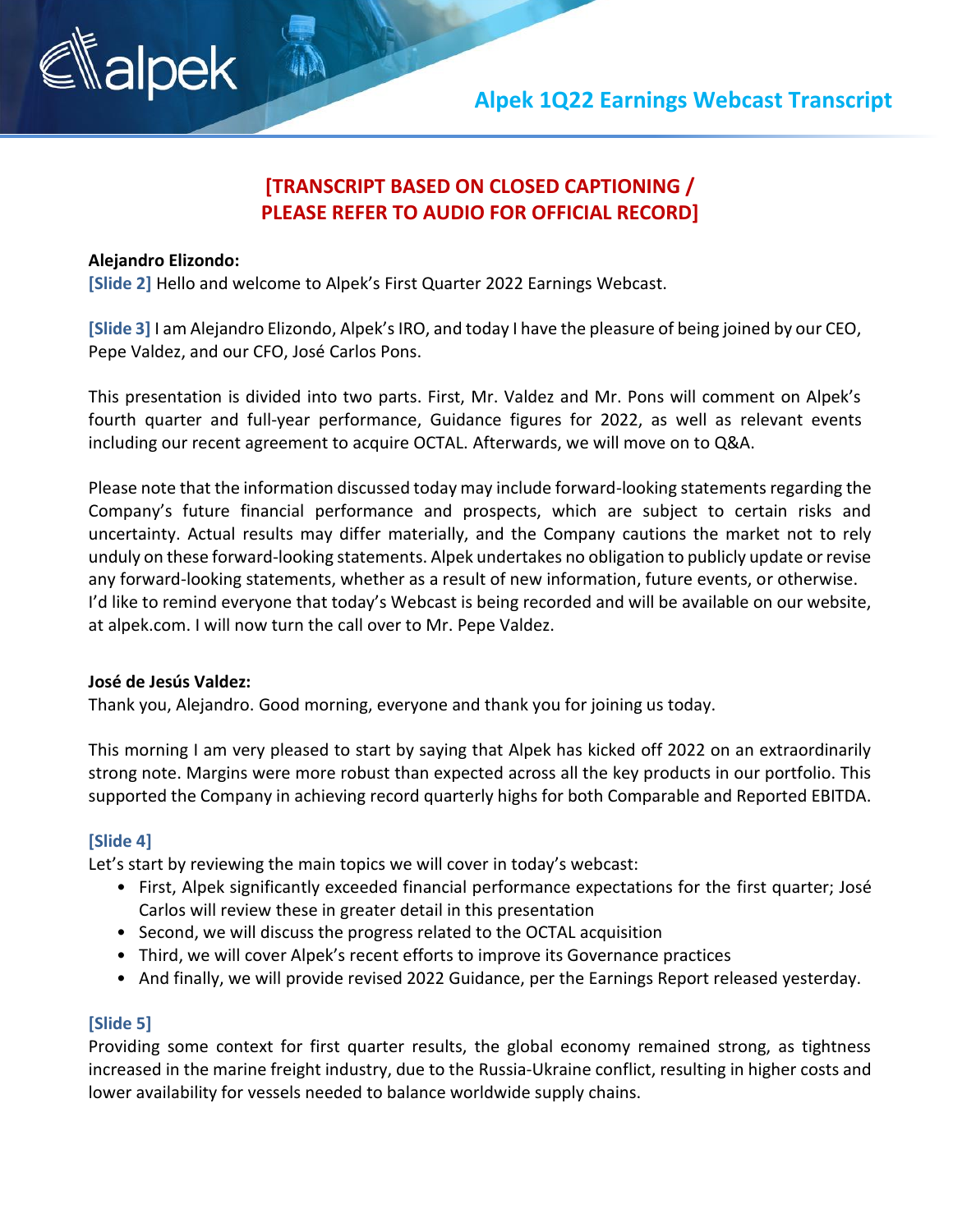## **Alpek 1Q22 Earnings Webcast Transcript**

In this environment, Asian integrated Polyester reference margins averaged \$420 dollars per ton for the quarter, much higher than expected, and only 3% lower than the previous quarter, with the spread between Chinese and Asian margins widening to \$98 dollars per ton.

### **[Slide 6]**

North American Polypropylene reference margins also experienced a lower-than-expected quarterly decline, averaging 38 cents per pound, 20% lower quarter-on-quarter, but only 5 cents per pound lower than the corresponding figure for December.

#### **[Slide 7]**

In North America, EPS margins continued to reflect the strength they gained in the fourth quarter of 2021, declining by 7 cents per pound in the first quarter, but remaining at higher-than-historical levels.

At this point, I would like to turn the call over to José Carlos, who will go into more detail regarding the impact of these changes on financial results.

#### **José Carlos Pons:**

Thanks Pepe, and thank you all for being here with us today.

### **[Slide 8]**

I would first like to highlight some of Alpek's main achievements during the first quarter:

- Overall volume increase to 1.2 million tons, on track with Guidance
- Record quarterly Comparable EBITDA of \$333 million dollars, with both the Polyester and Plastics & Chemicals segments posting their highest figures ever for any quarter
- Dividend to shareholders of \$176 million dollars, representing a 6.5% dividend yield at the time of payment
- Leverage further reduced to 1.0 times

#### **[Slide 9]**

If we start by taking a deeper look at volume, Alpek reached 1.22 million tons this period, 4% higher than last quarter, as demand for all our products remained strong.

In the polyester segment, volume was 3% higher quarter-on-quarter, largely due to:

- Strong demand and efficient operation across all our sites
- And a lack of weather-related events, which affected us in 2021

In Plastics and Chemicals, volume was 6% higher quarter-on quarter, as:

- Polypropylene demand remained strong
- Alpek was able to operate idled EPS reactors throughout scheduled maintenance at our U.S. based facilities

#### **[Slide 10]**

Moving on to raw material price dynamics: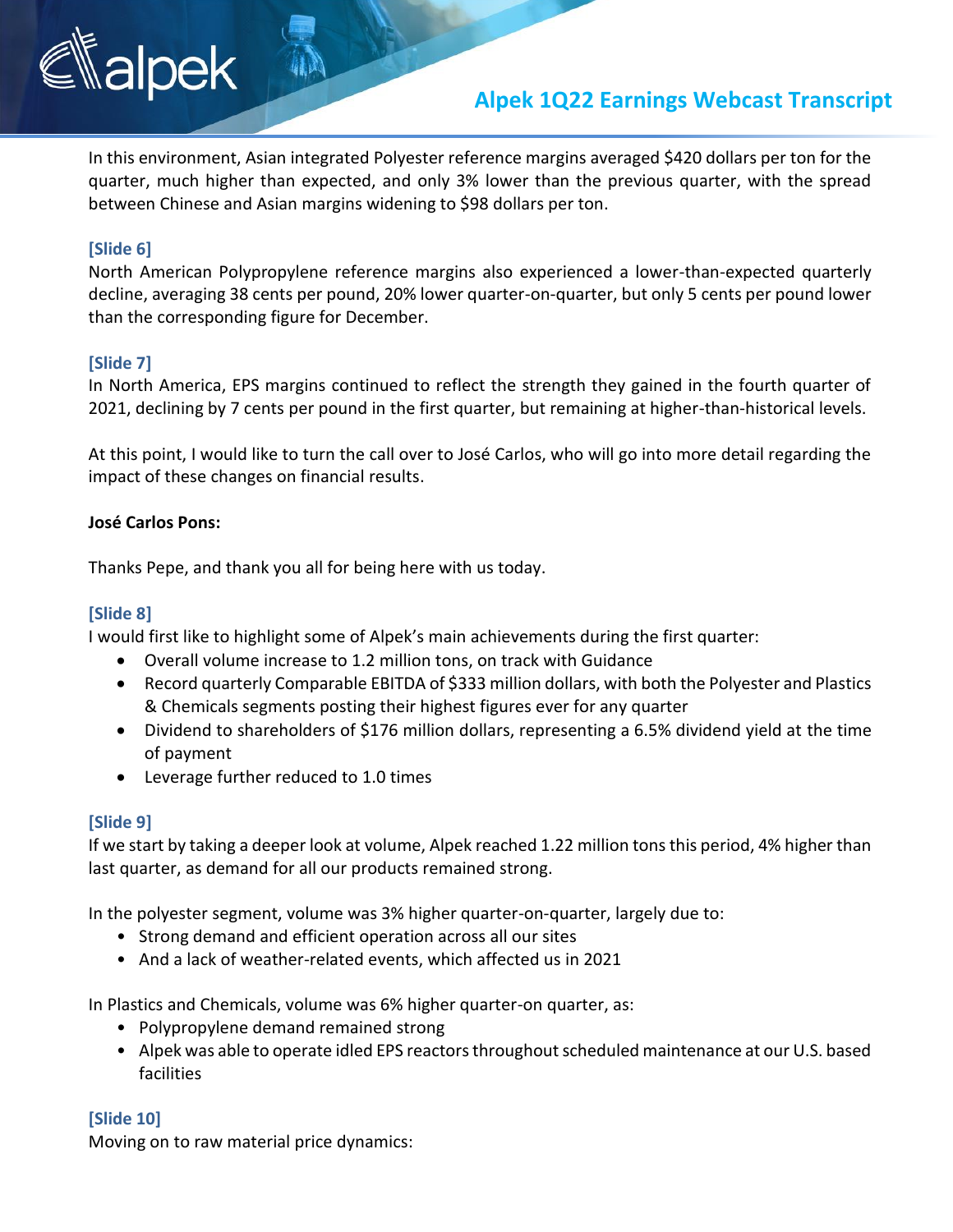## **Alpek 1Q22 Earnings Webcast Transcript**

- Average spot Brent Crude Oil price increased to \$97 dollars per barrel, 23% higher than in the previous quarter largely due to the effects of the Russia-Ukraine conflict
- U.S. reference paraxylene prices increased by 21%, largely in line with the rise in crude oil, and
- In Plastics and Chemicals, Propylene prices remained stable, averaging 63 cents per pound, a 4% decrease when compared to the previous quarter

### **[Slide 11]**

Switching over to EBITDA breakdown for the first quarter, we can see that total Comparable EBITDA was a record \$333 million dollars, and 11% higher quarter-on-quarter. This was primarily due to better-thanexpected margins for our main products, as well as higher volume across both segments.

Reported EBITDA was \$456 million dollars, 70% higher, quarter-on-quarter. This result also included:

- A non-cash inventory gain of \$63 million dollars
- A positive carry-forward effect of \$66 million dollars

In terms of results by key segment, we can see that Polyester Comparable EBITDA was \$193 million dollars, 21% higher quarter-on-quarter and 116% higher year-on-year, making this the strongest quarter ever for the segment.

• Results largely benefited from the entry of 2021 contracts, as well as strong Asian Polyester reference margins, which remained higher than expected, averaging \$420 dollars per ton

In Plastics & Chemicals, Comparable EBITDA also set a new quarterly record of \$142 million dollars, an increase of 3% quarter-on-quarter and 46% year-on-year. This was mainly due to:

- Solid EPS margins, stemming from strong demand coupled with higher import parity pricing due to increased marine freight costs
- As well as polypropylene margins which remained higher-than-expected for this point in the year

### **[Slide 12]**

With regards to Free Cash Flow generation in the quarter:

- Net Working Capital investment increased by \$193 million dollars, largely due to rising raw material prices during the quarter
- CAPEX totaled \$40 million dollars and was mainly used for maintenance and minor asset replacements
- Alpek paid a \$176 million-dollar shareholder dividend, as approved during its annual Shareholders' Meeting in March
- Resulting in a positive Free Cash Flow of \$120 million dollars as record EBITDA more than offset the increase in Net Working Capital in the quarter

### **[Slide 13]**

Finally, I want to discuss the Company's financial position during the first quarter:

- Alpek's Net Debt increased to \$1.31 billion dollars
- Last-twelve-months EBITDA also increased to 1.28 billion dollars, resulting in an improved Leverage ratio of 1.0 times Net Debt to EBITDA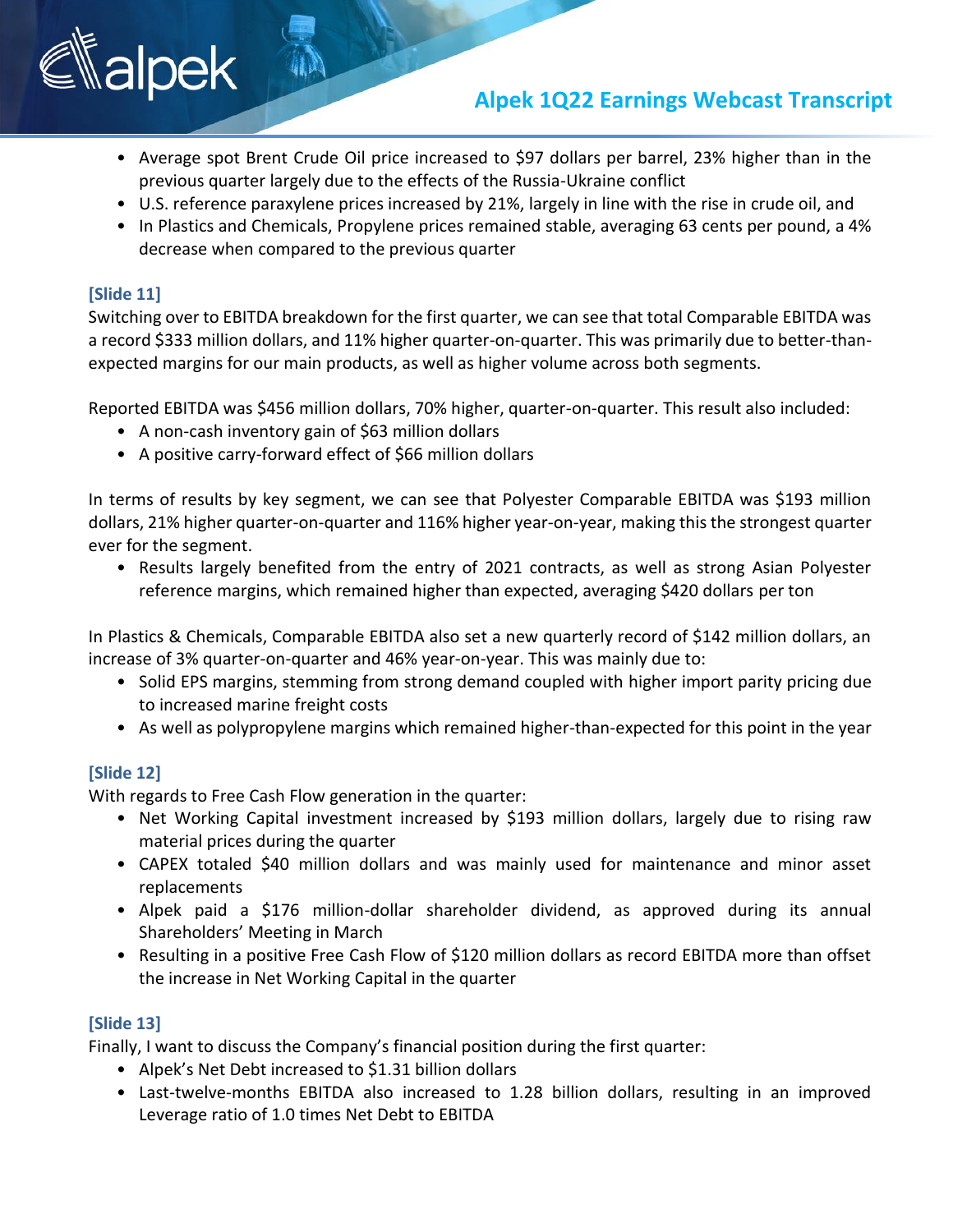

• If considering Net Debt to Comparable EBITDA, we also see that Alpek further improved this ratio to 1.2 times

That concludes my comments. I will now turn the call back to Pepe.

#### **José de Jesús Valdez:**

Thank you, José Carlos.

#### **[Slide 14]**

Turning our attention to recent events, per our announcement earlier this year, Alpek reached an agreement to acquire OCTAL, a major PET sheet producer. The process has continued moving forward as planned, having already received the majority of necessary approvals from regulatory authorities. This transaction continues to be expected to close by the end of the second quarter of this year.

Upon closing, Alpek estimates an accretive EBITDA effect of \$85 million dollars during the second half of 2022, which is not included in the Guidance figures.

#### **[Slide 15]**

As we've stated in the past, Alpek strives to maintain world-class Governance practices. To this point, the Company implemented a series of initiatives during its latest Annual Shareholders' Meeting, which included:

- Increased disclosure on its proposals to shareholders, such as financial reporting, Board composition and fit, as well as dividends
- And, the addition of a new member to Alpek's Board, which would have increased the share of both independent and female members

On April 18th, we were deeply saddened by the passing of Francisco Garza Egloff, a member of Alpek's Board of Directors. We are grateful to him for his valuable contributions to the Company. Our thoughts and prayers are with his family and loved ones. As of now, Alpek has no plans to replace his Board seat.

#### **[Slide 16]**

Finally, regarding our outlook for the remainder of 2022, and based on the stronger-than-expected margins so far this year for the key products in our portfolio, Alpek has decided to revise its Guidance upwards.

Our new Guidance figures are based on the following key market and business assumptions:

- Average Brent crude oil reference price of \$100 dollars per barrel
- Asian Integrated PET Reference Margin of \$355 dollars per ton, based on higher demand and freight costs combined with the normalization in the Asia versus North America PET spread mentioned last quarter
- As well as a slower decline for North American Polypropylene margins, though still expected to close 2022 at original Guidance levels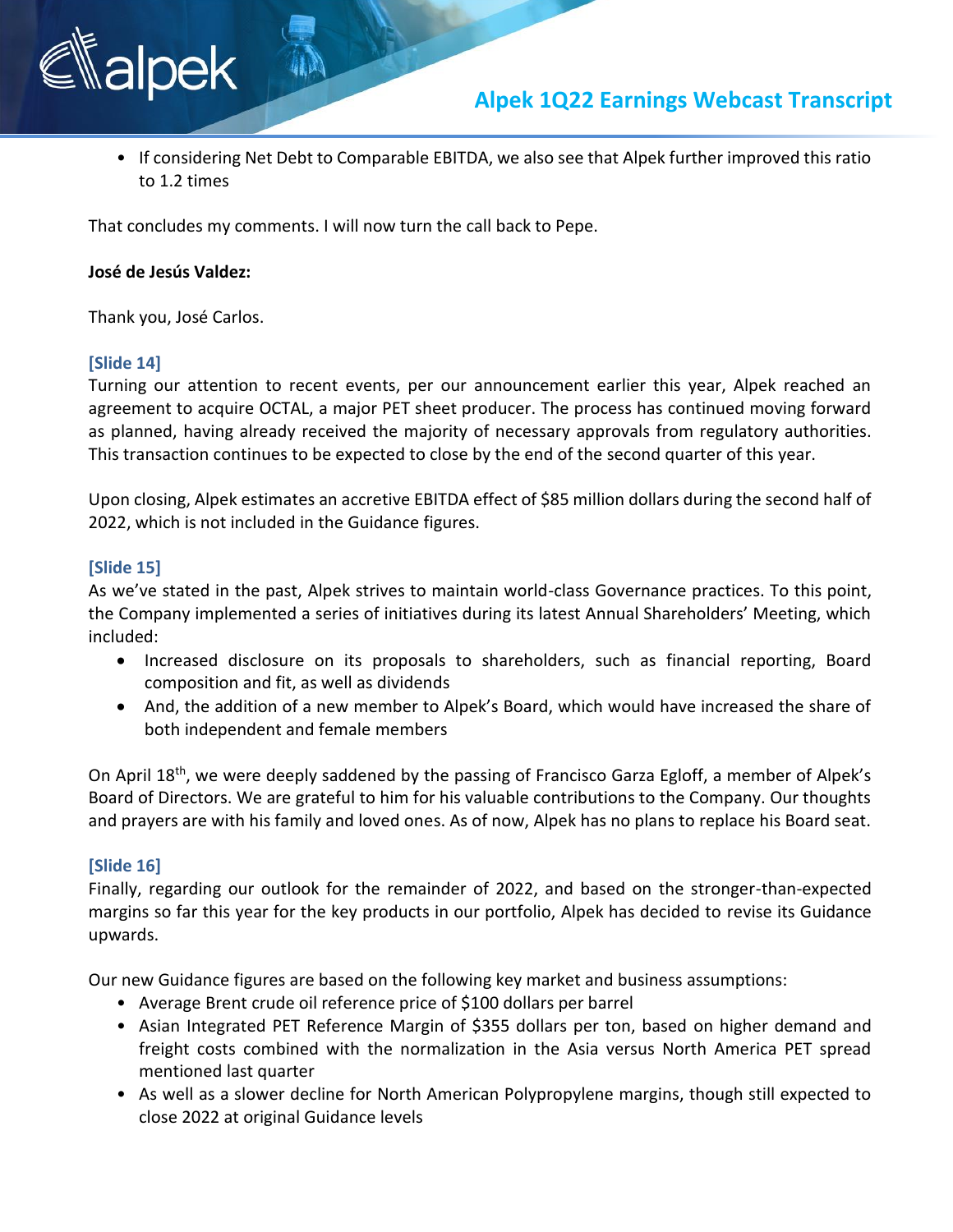

• Overall Volume and CAPEX remain unchanged, as both are currently on track with original Guidance

Based on these assumptions, Guidance for overall Comparable EBITDA for 2022 is now set at \$1.25 billion dollars.

As always, l would like to thank our team, customers, and suppliers for helping Alpek reach new heights. I would also like to thank you for your attention today.

I'll now turn the call back to Alejandro to open the Webcast for Q&A.

#### **[Slide 17]**

#### **Alejandro Elizondo:**

alpek

Thank you, Pepe. At this time, we will now take your questions. To ask your question live, we ask that you raise your hand virtually through Zoom. We will call on participants in the order that hands are raised. Alternatively, you may also type your question through the Q&A function. We will attempt to cover as many questions as time allows.

Our first question comes from Alejandra Obregón with Morgan Stanley, Alejandra your line has been unmuted, please go ahead and ask your question.

#### **Alejandra Obregón, Morgan Stanley:**

Hi, good morning Alpek team, congratulations on the amazing numbers and thank you for taking my question. The first one I think has to do with with supply-demand dynamics: so you have talked about this very tight environment in PET and I guess some of your peers have also spoken about this so I was hoping to hear more on that, you're very close to capacity in PET, the Americas is a deficit market and apparently global markets are actually very tight as well, so I was just wondering if this is a point where we should be worrying about availability, could this be an issue going forward, especially as we face seasonally stronger quarters ahead of us and could this be a reason for you to change the way you're thinking of Corpus Christi? That's the first question, I'll stop here and then ask the second one.

#### **José de Jesús Valdez:**

Okay well Alejandra, I think you're right, the demand for PET has actually been higher than our estimates not only for this year but I would say for the last three years and it has compounded, so yes the supply balance dynamic in particular in the U.S. is tighter than normal, but I do believe that the capacity is in place in North America to supply the demand within the next months and of course there will continue to be imports into North America so I do not believe issues of availability.

I think the market will be well-supplied, but certainly I would hope that this relatively high utilization rate will help, of course, maintain margins at a profitable level, this is what's been the answer to your question, again we do expect as I did mention that, by the end of this second quarter, you know, the OCTAL product, I mean the OCTAL project, will be authorized, we are working very hard to make that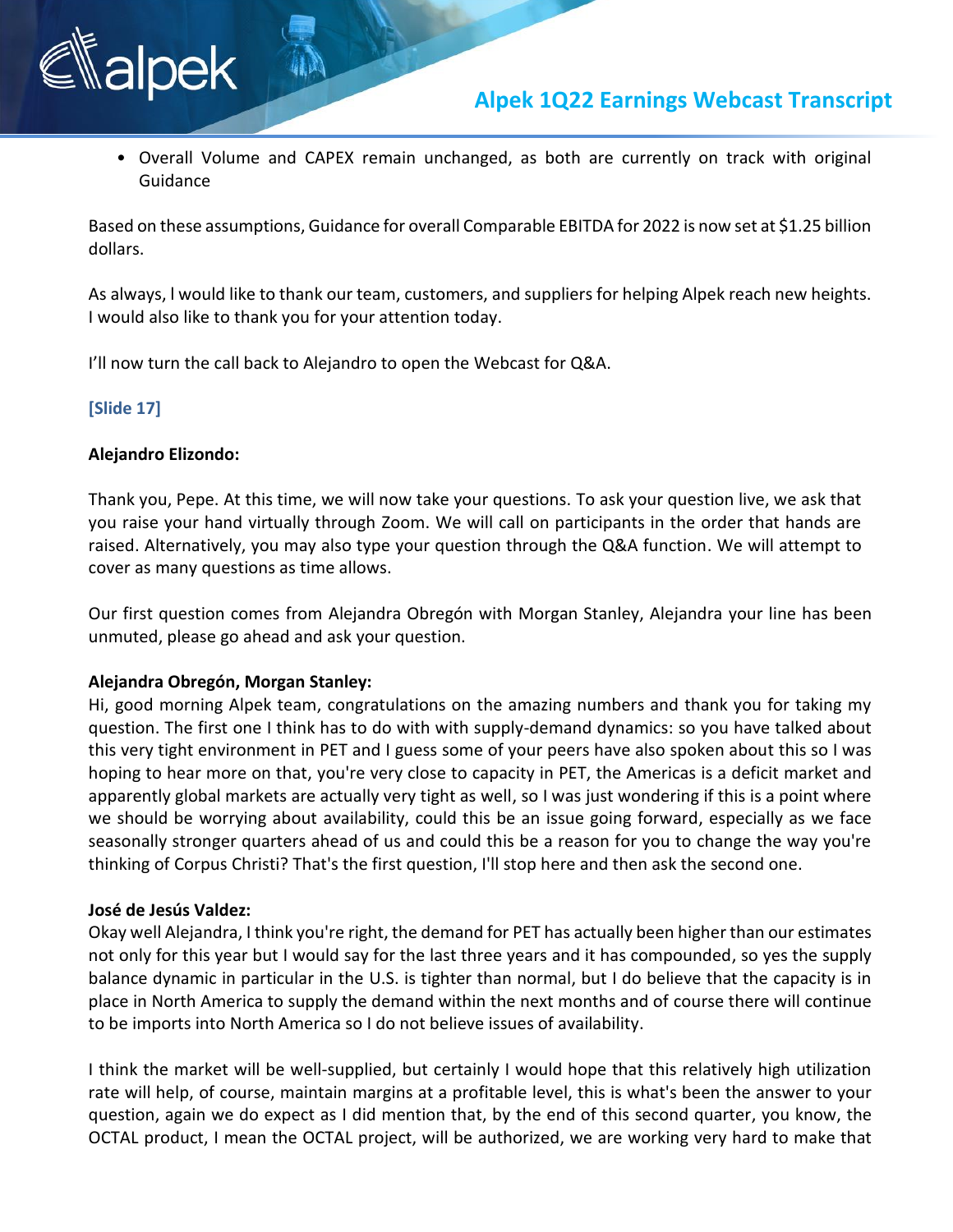### **Alpek 1Q22 Earnings Webcast Transcript**

actually end of May so if we can accomplish that, that will also give us more flexibility to increase imports of PET into North America so that would also help address this problem of availability, so yes the situation, I mean operation rate is high but we do not foresee problem of shortages or problems of availability.

#### **Alejandra Obregón, Morgan Stanley:**

Understood, that was very clear, thank you! Then a second question if I may, having to do with the contract-based part of your business, I was just hoping to understand these type of contracts, especially whether they have an energy and a transportation component baked into them and when throughout a typical year can we expect to see all that portion of the contract-based rolled over, in any given year, how does that work? Anything that can help us understand that will be very helpful, thank you.

#### **José de Jesús Valdez:**

Normally, we sign I say, one-year contracts with our customers in North America or with most of our customers in North America and typically these contracts are raw materials-plus,so it's cost-plus,so that probably answers one of your questions, yes to the extent that these contracts are raw material-plus then they will take into account some of the increases in energy, that's on the one hand and also in some cases, we even do contracts for more than a year, two years, perhaps three years at the most, so that also sort of happens and as I said, these contracts are typically agreed at the end of the year, in the last quarter of the year, so like for the U.S. we already have contracts with most of our customers for 2022 and we will revise these contracts in, you know, in the last quarter of this year so that's more or less the way this works, so at least, on a year perspective that keeps us in our largest market which is the U.S. in certain stability, okay?

And in South America, for example, the situation is different, in South America our contracts are normally based more on Asia prices plus, okay? So that's a different dynamic, by definition they are not as stable as in the U.S., but they are certainly, at least in terms of the volume, we know what we can sell there. Margin can change depending on what changes in Asia, but volume wise they're very predictable.

I think you mentioned also Alejandra Corpus Christi and perhaps, you know, I'm sure this question will come up again, but let me tell you where we are in this moment and perhaps, as early as tomorrow, we are reviewing the status of the project. Significant progress has been made, we do have a very clear definition of the investment cost going forward and I would say that most likely a decision will be taken during next month May, let's say May probably to sanction the project, if all of the shareholders are in agreement. From the perspective of market, as I mentioned, it's a positive situation and the cost as I said, we believe we have more confidence in our estimate than months before, we believe we have a FEL-3, which gives us a plus minus 10 percent degree of change, so we have the information ready for making the decision and as Isay, I think we will announce what the final decision is within the next month and a half at the most.

#### **Alejandra Obregón, Morgan Stanley:**

Understood, that was very clear and congratulations again, thank you.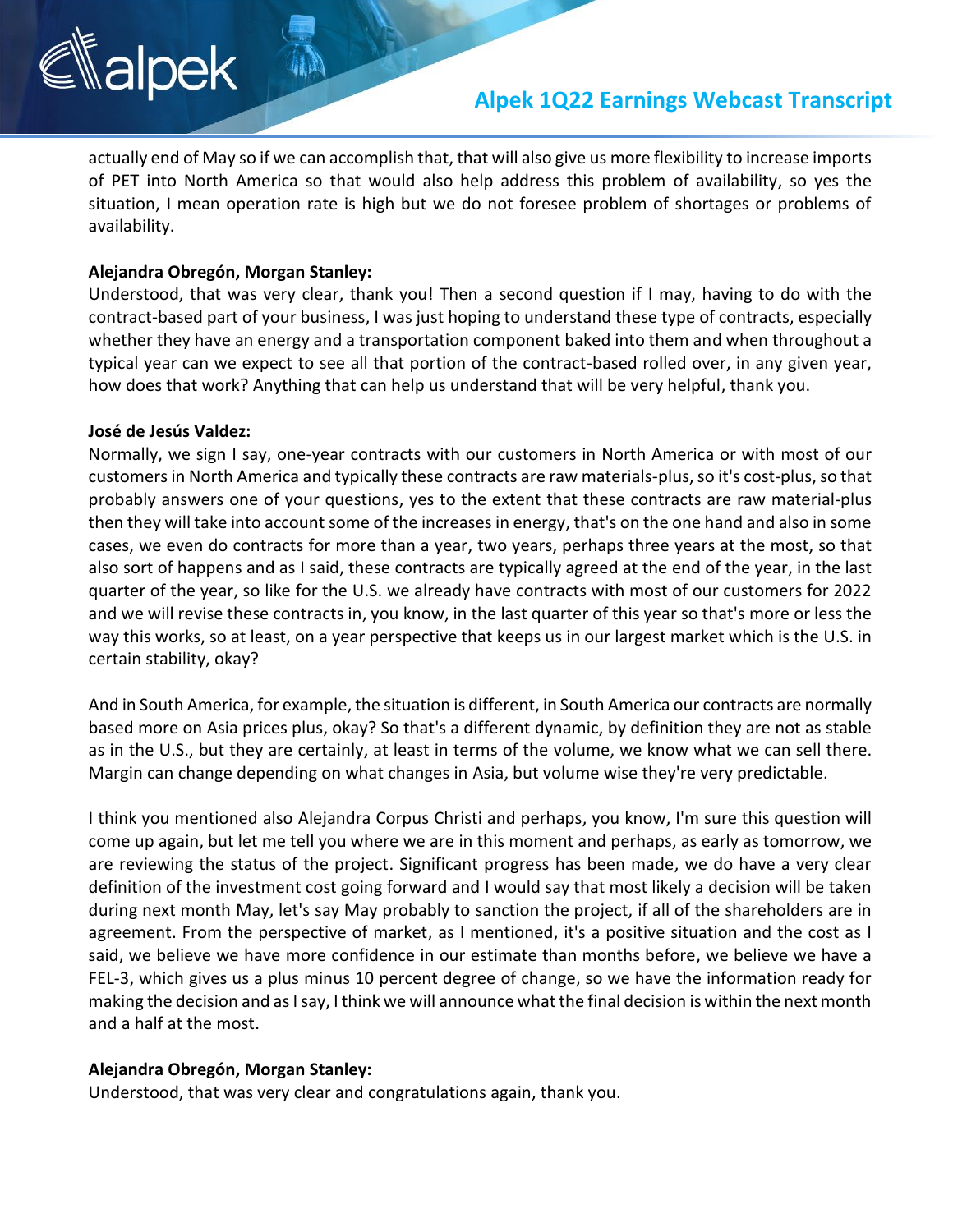#### **Alejandro Elizondo:**

Thank you, Alejandra. Our next question comes from the line of Tasso Vasconcellos with UBS. Tasso, your line has been unmuted, please go ahead and ask your question.

#### **Tasso Vasconcellos, UBS:**

Hi everyone, thanks for taking my questions and congrats on the quarter results. My first question is maybe a follow-up on the margins for both Polyester and P&C segments: margins are clearly remaining at very very healthy levels although some normalizations are expected looking ahead, could you break down a little forward the major upside and downside risks you view from both, supply point of view and the demand point of view? We have seen demand remaining very very healthy so believe risk is here are more on the supply side but would be great to hear additional thoughts from you on that.

My second question, you mentioned that demand remained strong despite the situation in Eastern Europe during the quarter, could you also comment where Alpek was most impacted by the conflict? What did you feel so far as a consequence of the war, other than in pricing and what might be the major implications for the company afterwards? Those would be my two questions, thank you.

#### **José de Jesús Valdez:**

Okay, as you mentioned, on the demand side, demand and supply you did mention that, well, demand as I said before, we continue to believe that demand is going to be very stable for the rest of the year, we don't see major issues with demand and again, margins at least in what respects to the U.S. market also I would say stable for the reasons I just mentioned before, I did forget to mention during my presentation, a very important event that has significance for at least the next five years and that is the fact that on March this year the FTC decided to extend for five more years the anti-dumping and duties against China, India, Oman, and Canada in PET. So that's an important development since you know at least for the next five years will give us that certainty, so that, again on the margin that should represent an upside, on the volume, as I say we see things stable we don't see any threat of a significant reduction in volumes in both, in Plastics and in Polyester.

On the supply side, you have the supply side where things could change, polypropylene at the last quarter this year, this is the startup of a new plant in Canada and that could, let's say, represent a downside if you want to look at that way. Also again, you know, once the plant starts it certainly takes some time to get a normal operation and on the supply side in the short term on polypropylene, well, there are two plants in the U.S. on *force majeure* and a third plant that is having some mechanical issues so we believe that perhaps for the rest of May, those plants will not be operating or at least not fully, at full capacity, so that in a way, you know, gives us again confidence that margins could continue to remain healthy for a longer period of time.

And in terms of the implications, I mean of the Russia-Ukraine war, I mean, other than of course the humanitarian consequences of that which we very much regret, in our business the main impact has been through higher energy prices, crude oil and natural gas prices those have been the main, you know, impact that we've seen, the higher crude oil prices does not really impact our margins, in fact sometimes as we have explained to you, it does help our margins but it does have an impact in our cash flow because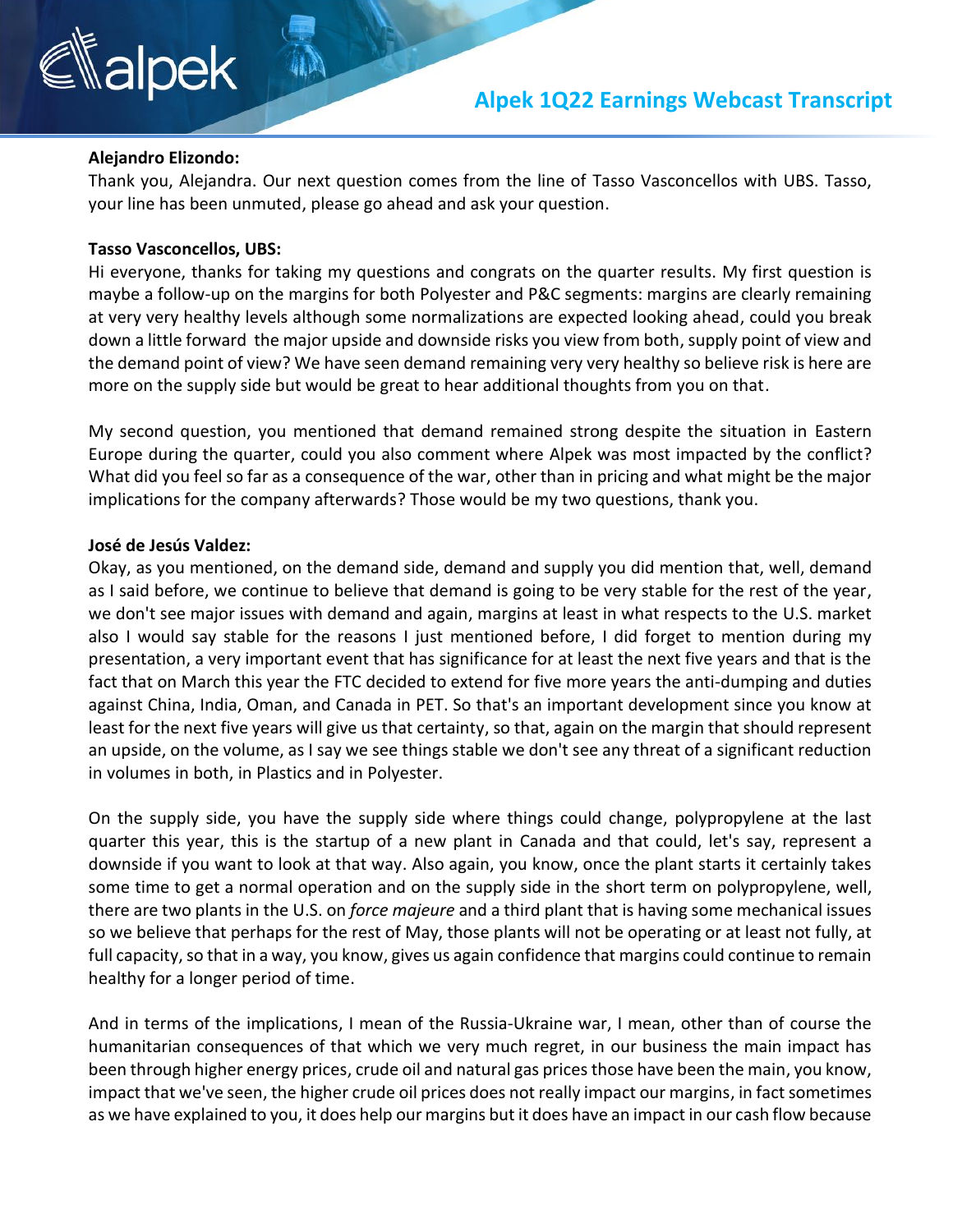it does increase our investment in working capital, as prices are higher receivables are higher so it does have, implication on the cash flow of the company.

During this first quarter, you know, a significant part of our EBITDA went to finance, the increasing working capital, so part of that had to do with these higher crude oil prices and of course it does impact our natural gas prices as well but again, we believe that the impact natural gas prices in the U.S., I mean not globally of course, globally it has had a big impact, but in the U.S. the impact or the reason we have seen increase in energy prices has more to do with weather-related factors and with prices of coal. Prices of coal are very high so that makes, you know, natural gas able to replace coal increased demand and the higher or the colder weather, particularly during the month of April, has also had a significant impact in prices. Again, I think in natural gas it's more that than the war in Ukraine, and the reason for that is the LNG facilities in the U.S. are working already at full capacity so there has not been a significant increase in energy due to the war, it has increased the volume but it had already been planned that way, so those will be, I say, the consequences of the Russia-Ukraine. We do have an operation in the UK as you know and the increase in natural gas and power prices in that particular plant are more significant, but we're relatively hedged to those price increases with the contracts that we have.

#### **Tasso Vasconcellos, UBS:**

That's very clear, thank you.

#### **Alejandro Elizondo:**

Thank you, Tasso. Our next question comes from Vanessa Quiroga with Credit Suisse. Vanessa, please unmute yourself and go ahead and ask your question.

#### **Vanessa Quiroga, Credit Suisse:**

Excellent, thank you Pepe, José Carlos, Alex. My question is regarding your assumptions for the new Guidance: what are you assuming for the Asian spread of PET and for the North American spread for polypropylene in this Guidance, not for the average of the year but for the end of the year if possible, and also how much is impacting freight costs, in import parity levels? Thank you.

#### **José de Jesús Valdez:**

Okay, well those are key questions Vanessa, I would say I think I did mention during my presentation that we are in terms of PET I think we're assuming Asian margins of four of I'm sorry, 355 dollars as opposed to 315 in the original Guidance. In terms of polypropylene actually we are assuming that polypropylene margins end up the year as in the original Guidance, and again reasons that I mentioned have to do with the start of the new facility, the new plant in North America and so, in those two segments we do assume that they're gonna go gradually down.

In terms of ocean freight, you know, that's the most difficult variable for us to forecast to be honest. What we are saying is that at least for this quarter, second quarter, the freights are going to remain pretty much where they are today and during the second half of the year, we assume that the cost per container is going to go down to somewhere between 6,000 and 7,000 dollars per container, and versus the nine to ten thousand that we have today, so we do assume that freight rates are gonna go down in the second half and so those will be the key assumptions. In very simple terms you could say that the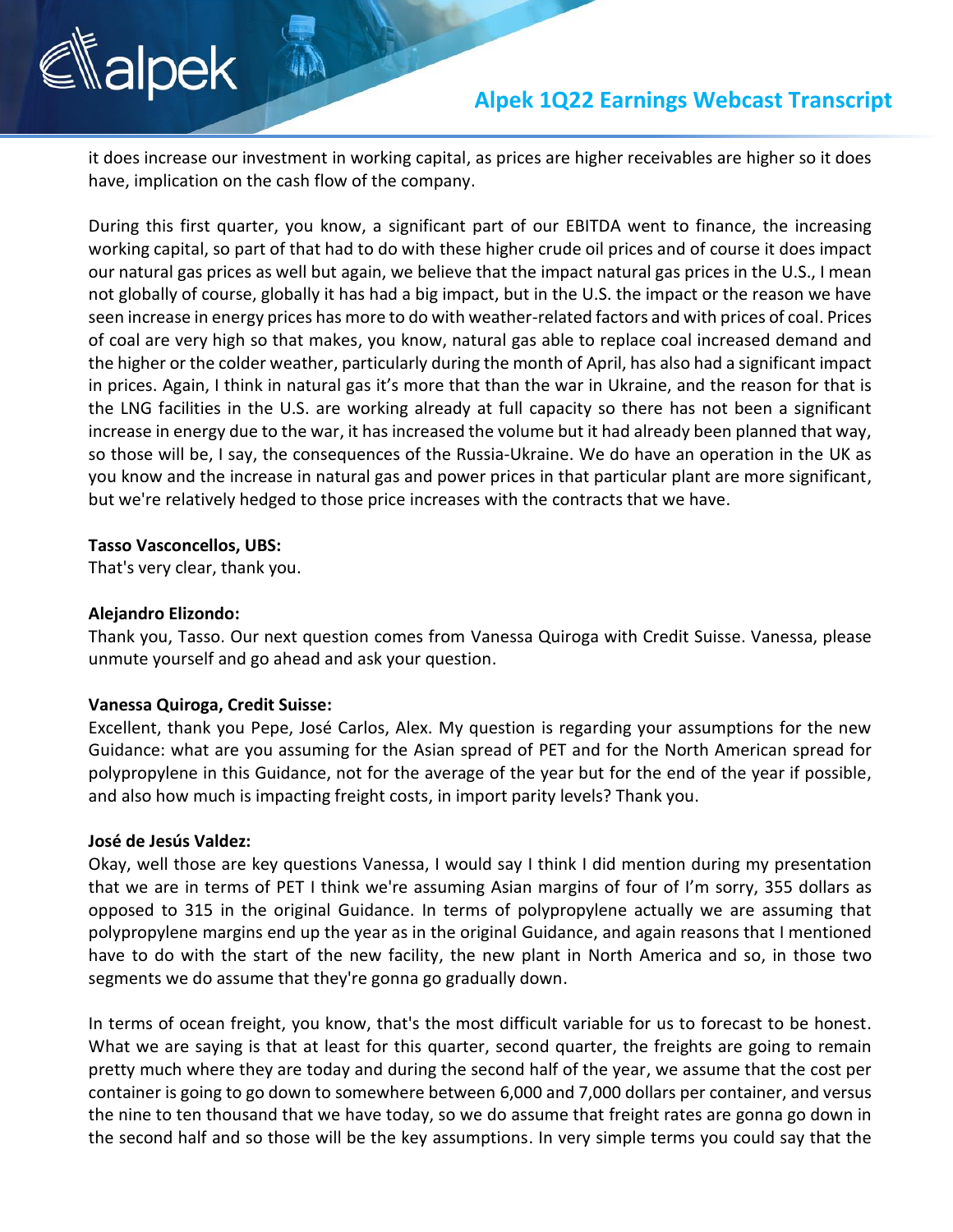## **Alpek 1Q22 Earnings Webcast Transcript**

Guidance today is based on the fact that second quarter remains relatively strong, similar to first quarter, might even be a bit higher and the second half goes back very close to the original Guidance, so again if situations were to remain as they are, we might have an upside in the Guidance EBITDA, but we will discuss when the time comes.

#### **Vanessa Quiroga, Credit Suisse:**

Pepe, in dollars per ton, how much is the freight?

#### **José de Jesús Valdez:**

In dollars per ton, we are talking, of depending of you know, East coast, West coast but we're talking around somewhere between 300 and 400 dollars per ton.

#### **Vanessa Quiroga, Credit Suisse:**

Okay, okay, wow, yeah, thanks Pepe.

**José de Jesús Valdez:** You're welcome.

#### **Vanessa Quiroga, Credit Suisse:**

That's very clear.

#### **Alejandro Elizondo:**

Thank you, Vanessa. Our next question comes from Andrés Cardona with Citi. Andrés, please unmute yourself and ask your question.

#### **Andrés Cardona, Citi:**

Thanks Alejandro, good morning Pepe and José Carlos. I have two questions maybe staying with the previous question, I would like to understand what is your view about the market dynamics that are driving a kind of a reliability premium for the domestic production in the Americas, how sustainable do you think it could be over the mid to long term?

And the second one is very strong cash flow, outlook remains very positive, leverage remains low despite the OCTAL acquisition so, how are you thinking about capital allocation nowadays if you are still looking for M&A opportunities and how can you like, prioritize it versus extraordinary dividends? If you can share your thoughts about these two points.

#### **José de Jesús Valdez:**

Let me, perhaps, start with the second question, for the time being as you know, we have the investment of the OCTAL facility and that we're gonna have to pay within the next couple of months, so that will significantly increase our debt short term, of course, we have secured their contracts which are very attractive, at very attractive rates and we are ready to do that. The second step, Andrés, would be the decision of whether to continue or not with Corpus Christi, which I would say is high probability that we will, so that will that also represents a commitment and a CAPEX commitment for the next two, two and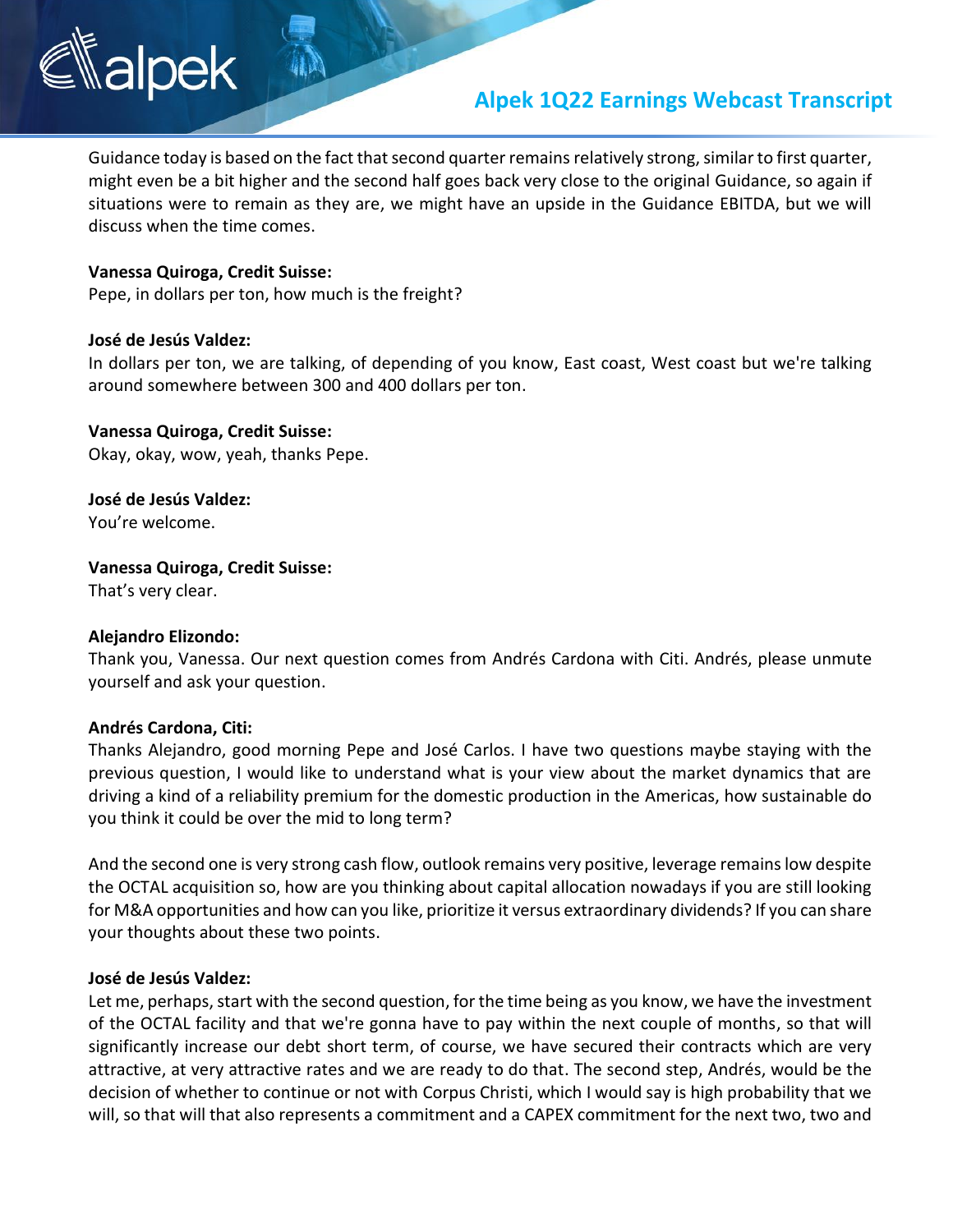

a half years, we also have to take that into consideration, so in terms of what I would say, very likely investments those two are clear.

And the other question, we will continue to look for M&A, well of course, we will continue to look for M&A opportunities and again, decision on whether to pay additional dividends or not, are going to be based on the cash flow that we see during the rest of the year, but nothing has yet been decided other than the fact that we are ready to go ahead with Corpus Christi and we're ready to go ahead with OCTAL.

And then your first question, you mention reliability premium, well I do believe, that's a good question. I think during these last couple of years, I think a lot of our customers, domestic customers in particular, I think they have become more appreciative of the advantages of having a domestic supplier, not only in terms of of the cost or the freight cost, but also in terms of the delivery schedule, of the certainty of delivery, reliability of the shipments, so yes, I think that going forward, I think the customers, domestic customers, they're gonna be more willing to accept a higher premium relative to imports, I'm convinced that's gonna happen but difficult to put a number on that right now.

#### **Andrés Cardona, Citi:**

Thanks Pepe.

#### **Alejandro Elizondo:**

Thank you, Andrés. Our next question comes from the line of Jean-Baptiste Bruny with BBVA. Jean, please unmute your line and ask your question.

#### **Jean Bruny, BBVA:**

Hi, thank you very much. Just a couple of questions on OCTAL actually, can you be a bit more specific on the authorization you already received and the one which are still pending and in the last call you mentioned that you expected an impact on EBITDA after consolidation of about 80 million dollars from the consolidation of OCTAL, is the number still the same at current stage or are you a bit more optimistic or pessimistic? Thanks.

#### **José de Jesús Valdez:**

All right, well, in terms of OCTAL, I actually, I believe we have very good news. We have obtained the most important regulatory authorizations, the project has been approved by pretty much every country where we had to request a permit including the U.S.A., including Saudi Arabia, Brazil.

**José Carlos Pons:** Turkey.

**Alejandro Elizondo:** Turkey.

#### **José de Jesús Valdez:**

Turkey, I think pretty much every country has approved or authorized us to go ahead with the project so, the only exception being Ukraine for reasons that I am sure you can understand, so Ukraine who was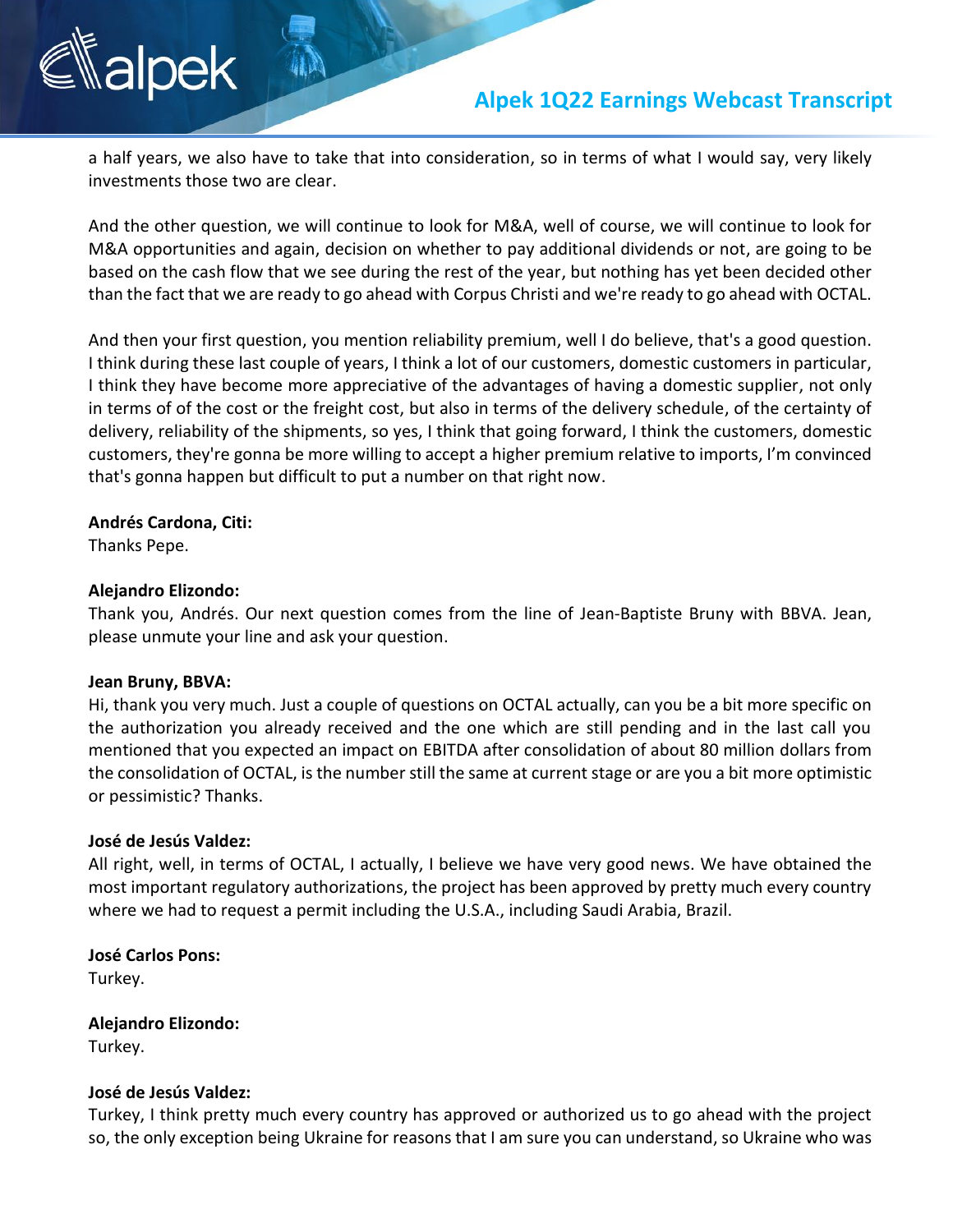## **Alpek 1Q22 Earnings Webcast Transcript**

originally part of the agreement, we have a waiver to go ahead and close the transaction without the authorization from Ukraine so I would say from the regulatory perspective, we are all clear to close the transaction, what is pending right now is only the final, you know, the final agreements mostly between OCTAL and their banks to be ready for closing and that's what I said, we should, if things go as expected, be able to close sometime in May actually the transaction. We are very optimistic, the last authorizations we received were over last weekend, Friday from the U.S. and Sunday from Saudi Arabia, so there is actually no more conditions to be made, it's just the paperwork, you know, that to close all the deal.

In my presentation, I mentioned that we expect, assuming that we close in June, we would expect an incremental EBITDA, not considered in the guidance, of 85 million dollars, again this is aligned with sort of the assumptions behind our guidance, that second half is going to be very much in line with budget or with the guidance. Should the margins continue, you know, as they are today, yeah, there is a significant upside on the EBITDA that we could get from OCTAL and even more if we can close the transaction end of May, we will have an additional month, so yeah, I think there is an upside and again, we are doing everything we can to close the transaction by the end of next month.

#### **Jean Bruny, BBVA:**

Thank you, thank you very much.

#### **Alejandro Elizondo:**

Thank you for your question, Jean. We will now move on to written questions. Our first question comes from Ben Isaacson with Scotiabank, Pepe, Ben asks what is your aspiration between contracted versus spot PET volume? Why not move to a 100% contracted and improve your multiple by reducing variability and investor uncertainty?

#### **José de Jesús Valdez:**

A significant portion Ben, of our contracts is, I mean, it's on a cost-plus basis, pretty much everything in North America, Mexico as well, the only, as you say, spot prices that we have is South America, Brazil and Argentina, those are the biggest PET sales that are not strictly under sort of a cost-plus or fixed price and yeah, as you mentioned, this a matter of, yeah, we could increase this certainty of stability for cash flow but again remember, just imagine what would have happened to us if those prices had been fixed two years ago, we would have lost a lot of upside.

So it's a matter of again, negotiating with the customers what they want and they just want to be more related to the prices in Asia and again, in these last couple of years that has been a very big advantage for us because the impact of the freight rates and the margins in Asia we've been able to capture, if we had been on a cost-plus basis, the margins would have been significantly lower, so there is, I understand your point, we would like to have everything stable but you know perhaps, if you are suggesting what we should do is to fix those contracts at times like this, when the freight is high and the margins are high but as you can imagine our customers are quite tough, but yeah, I mean the issue of trying to have more predictability, more stability, is something that we will continue to work and then as you say, we try to increase our multiple based on that.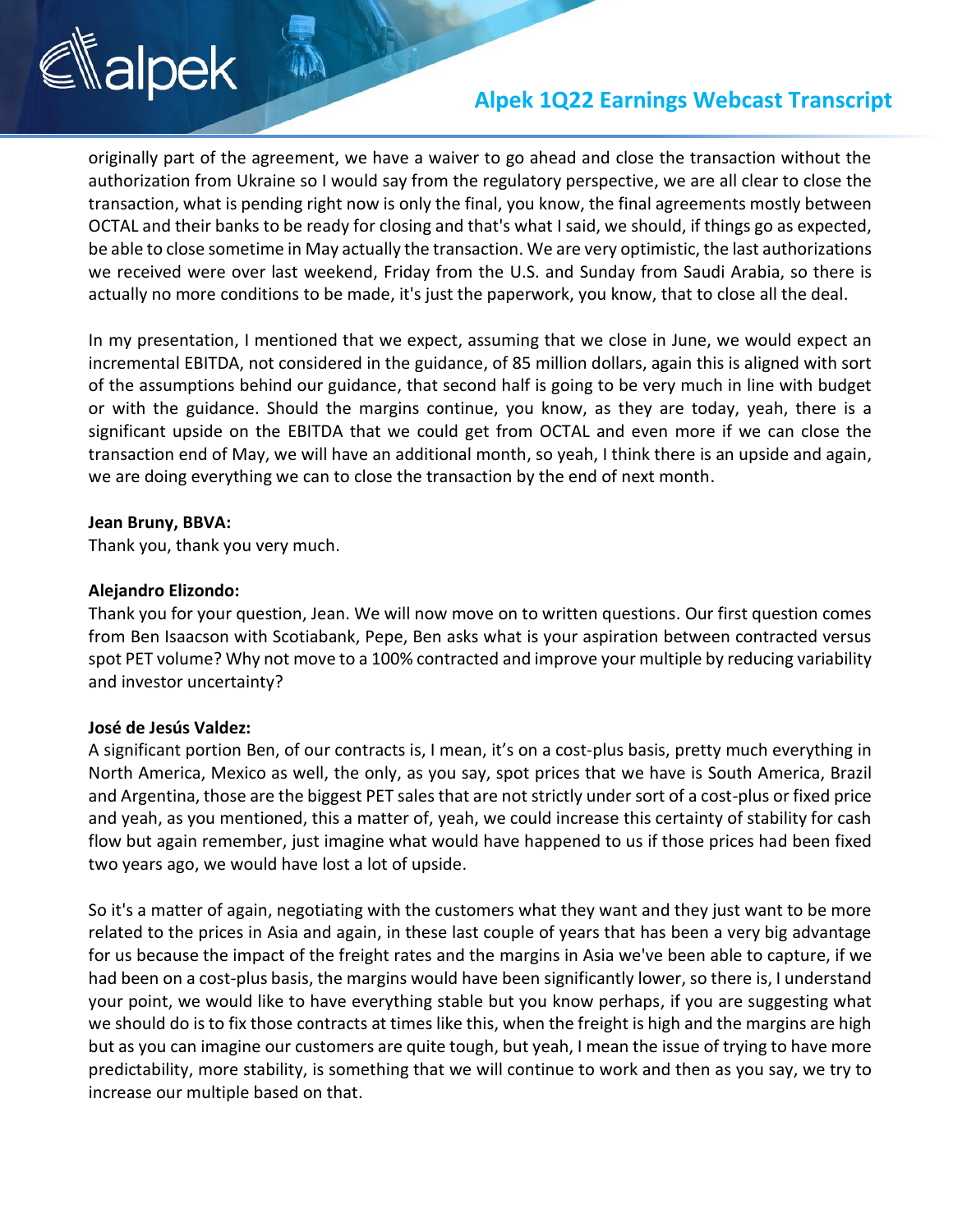### **Alpek 1Q22 Earnings Webcast Transcript**

# alpek

#### **Alejandro Elizondo:**

Thank you, Pepe. Our next question comes from Sofía Martin with GBM. Sofía asks: given the higher than expected results and revised Guidance, can we expect an extraordinary dividend?

#### **José de Jesús Valdez:**

Sofía, thanks, again, as I mentioned, that is going to depend on cash flow generation from now on and also I would say, OCTAL is pretty much a done deal from our perspective and also in the decision to move ahead with Corpus but if though, I mean, if the results continue to be strong, you know, like Guidance or a little better than Guidance which is a possibility to be honest then I would say yes, I think it's a good chance that the board will decide to increase the dividends. Always of course, watching the leverage of the company, without going to something that would, reduce our financial stability, yeah, but that's a possibility.

#### **Alejandro Elizondo:**

Thank you, Pepe. Maybe following that thread of conversation, our next question is also from Ben Isaacson who asked for a pro forma leverage post OCTAL acquisition.

#### **José de Jesús Valdez:**

I would say with OCTAL only I think it would be like 1.5, around 1.5.

#### **José Carlos Pons:**

1.5, 1.6, yeah.

#### **José de Jesús Valdez:**

But Ben, our goal as we have explained to you many times, would be to get closer to 2x's. So that's something that we have some flexibility there and hopefully we will continue to reduce our debt very quickly, I mean, when people say, yeah, what happened when your margins normalized, well I don't know, March is normalized also the investment in working capital is going to come down most likely and that, you know, will free a lot of cash flow I think our investment in working capital over the last two years, has been more than 400, 500 million dollars, so, we do have, yeah, so you say margins normalized, EBITDA goes a little bit down but then working capital most likely would also come down but those are, that's the range Ben that we're considering, you know, trying to stay below two times even in the worst case.

#### **Alejandro Elizondo:**

Thank you, Pepe. Our next question is also from Ben who asks: what debottlenecking opportunities are there to permanently increase both Polyester or Plastics and Chemicals productions problems? What is the timing and CAPEX behind those?

#### **José de Jesús Valdez:**

We are already in process with some debottleneckings of some of our plants but not major debottleneckings, you know, it's multibottlenecking in our Brazilian PTA plant, we have that under consideration and small debottlenecking in our Pearl River facility also is on the way, and for the time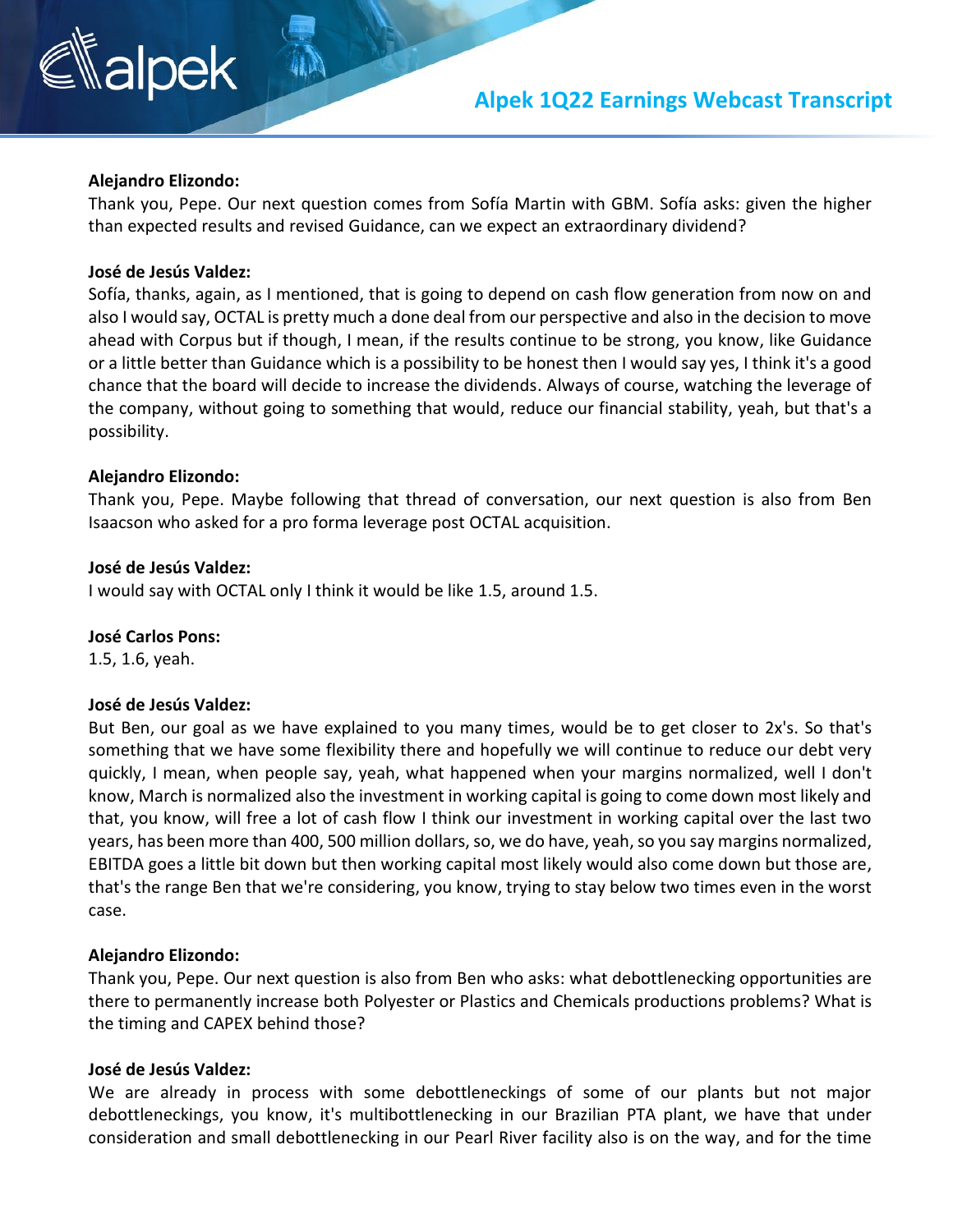## **Alpek 1Q22 Earnings Webcast Transcript**

being those are the main projects, but yeah a very small debottlenecking in EPS in the U.S. Eventually we do believe that we're going to pursue a project in Altamira to debottleneck PTA a little bit, but more than the bottlenecking, I think, the objective is to improve the cost, to reduce costs and improve or reduce our carbon emissions, so we do have some opportunities in all of those areas.

#### **Alejandro Elizondo:**

Thank you, Pepe. Our next question is also from Ben who asks: the increase to your contract margin, how much of that was because of higher ocean freight rates? and if freight rates return to normal levels, how much of the contracted 100 dollars per ton in PET margin could be lost?

#### **José de Jesús Valdez:**

That's a good question, I would say probably, in the U.S. market probably, I would say perhaps like 5 cents per pound could be lost from the contract.

#### **Alejandro Elizondo:**

Very well, thank you, Pepe. We have another question coming in via live from Alejandro Chavelas. Alejandro, your line has been unmuted, please go ahead and ask your question.

#### **Alejandro Chavelas, Credit Suisse:**

Hi Pepe, José Carlos, thanks for the space and congratulations on the results. Just a question, I've been looking at Asian Polyester producers and if I'm reading this correctly, that Polyester fiber margins have been falling a lot and utilization of Polyester producers has been falling a lot because of the COVID lockdowns. Could you help us understand what is the impact of that in your business, like with PTA in particular, PTA spreads fall significantly, how do you read this? Because I know it's not exactly the same business as PET but there are some cross reading implications, so if you can help us understand that better that's super useful.

#### **José de Jesús Valdez:**

Yeah, well of course that there are impacts, our exposure to fibers though, as you know, is very limited nowadays, we shut down our fiber capacity in the U.S. last year, so we have a really very small capacity in Polyester fibers, so the direct impact into fibers is very limited.

In terms of PTA, I guess you are right Alejandro, I mean, when you look at the margins, PTA margins in Asia under the circumstances, I would say they are on the low side and I think PTA margins in Asia are on the low side, I mean in the low side you consider all the cost of other chemicals into the PTA which have been higher and cost of energy, so the margins you look compare historically they look okay but if you add those cost factors, the margins are actually relatively low in PTA and I think the explanation is exactly what you're saying, the fact that the Polyester fiber has not been, the demand has not been as strong as expected.

So I think we already have some of that in our PTA margins, again fiber is not an important sector for us and PET, what I explained before, PET we are sort of isolated, at least versus China because of the antidumping, in Polyester fiber we do have also anti-dumping filament to the U.S., we are going to have a dumping in Mexico against Polyester filament from China and India also starting this October so, in Brazil